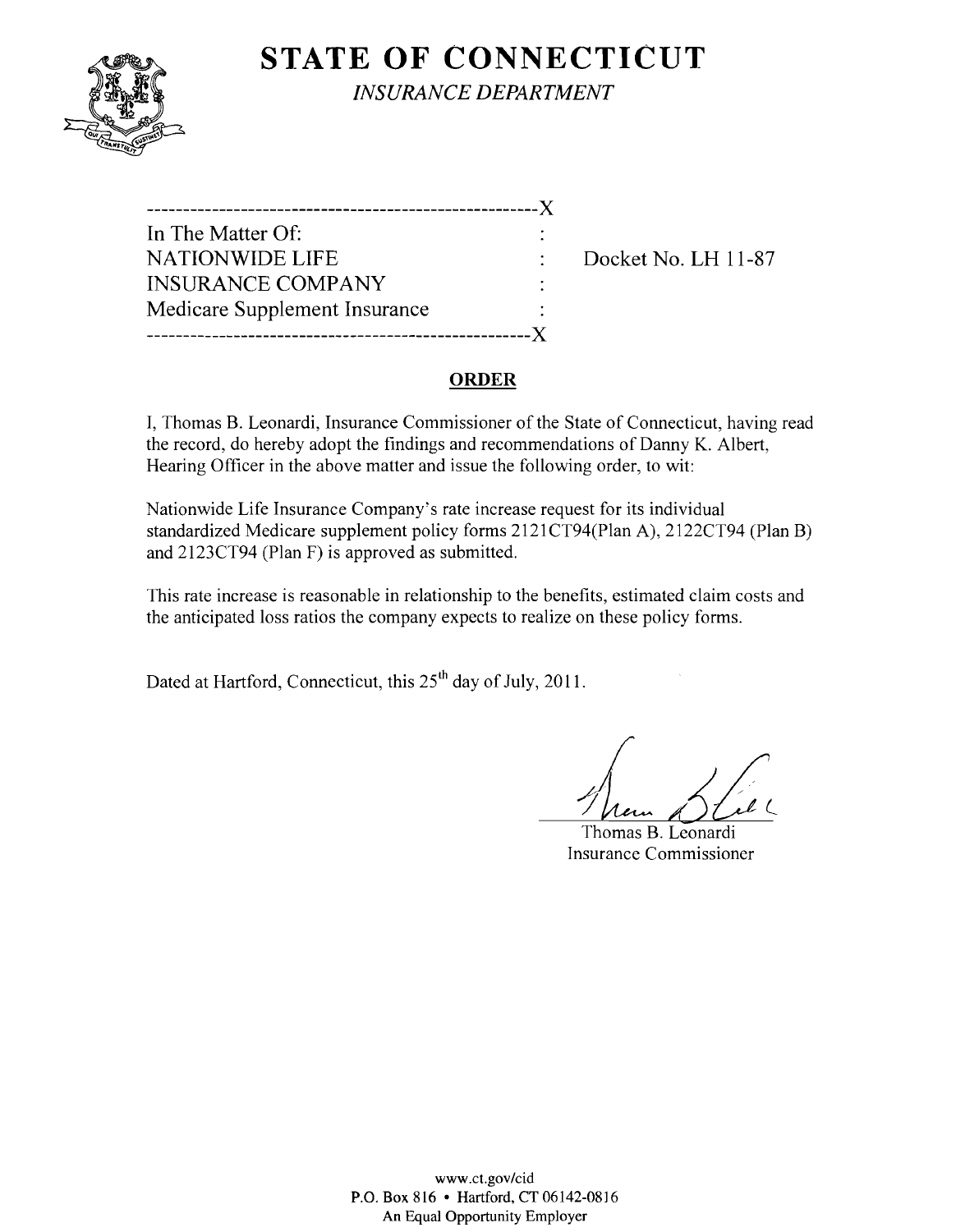# **STATE OF CONNECTICUT**



*INSURANCE DEPARTMENT* 

| In The Matter Of:             |  |
|-------------------------------|--|
| <b>NATIONWIDE LIFE</b>        |  |
| <b>INSURANCE COMPANY</b>      |  |
| Medicare Supplement Insurance |  |
|                               |  |

Docket No. LH 11-87

# **PROPOSED FINAL DECISION**

# **1. INTRODUCTION**

The Insurance Commissioner of the State of Connecticut is empowered to review rates charged for individual and group Medicare supplement policies sold to any resident of this State who is eligible for Medicare. The source for this regulatory authority is contained in Chapter 700c and Section 38a-495a of the Connecticut General Statutes.

After due notice a hearing was held at the Insurance Department in Hartford on July 13, 2011 to consider whether or not the rate increase requested by Nationwide Life Insurance Company on its individual standardized Medicare supplement business should be approved.

No members from the general public attended the hearing.

No representatives from Nationwide Life attended the hearing.

The hearing was conducted in accordance with the requirements of Section 38a-474, Connecticut General Statutes, the Uniform Administrative Procedures Act, Chapter 54 of the Connecticut General Statutes, and the Insurance Department Rules of Practice, Section 38a-8-1 et seq. of the Regulations of Connecticut State Agencies.

A Medicare supplement (or Medigap) policy is a private health insurance policy sold on an individual or group basis which provides benefits that are additional to the benefits provided by Medicare. For many years Medicare supplement policies have been highly regulated under both state and federal law to protect the interests of persons eligible for Medicare who depend on these policies to provide additional coverage for the costs of health care.

Effective December 1,2005, Connecticut amended its program of standardized Medicare supplement policies in accordance with Section 38a-495a of the Connecticut General Statutes, and Sections 38a-495a-l through 38a-495a-21 of the Regulations of Connecticut Agencies. This program, which conforms to federal requirements, provides that all insurers offering Medicare supplement policies for sale in the state must offer the basic "core" package of benefits known as Plan A. Insurers may also offer anyone or more of eleven other plans (Plans B through L).

> www.ct.gov/cid P.O. Box 816 • Hartford, CT 06142-0816 An Equal Opportunity Employer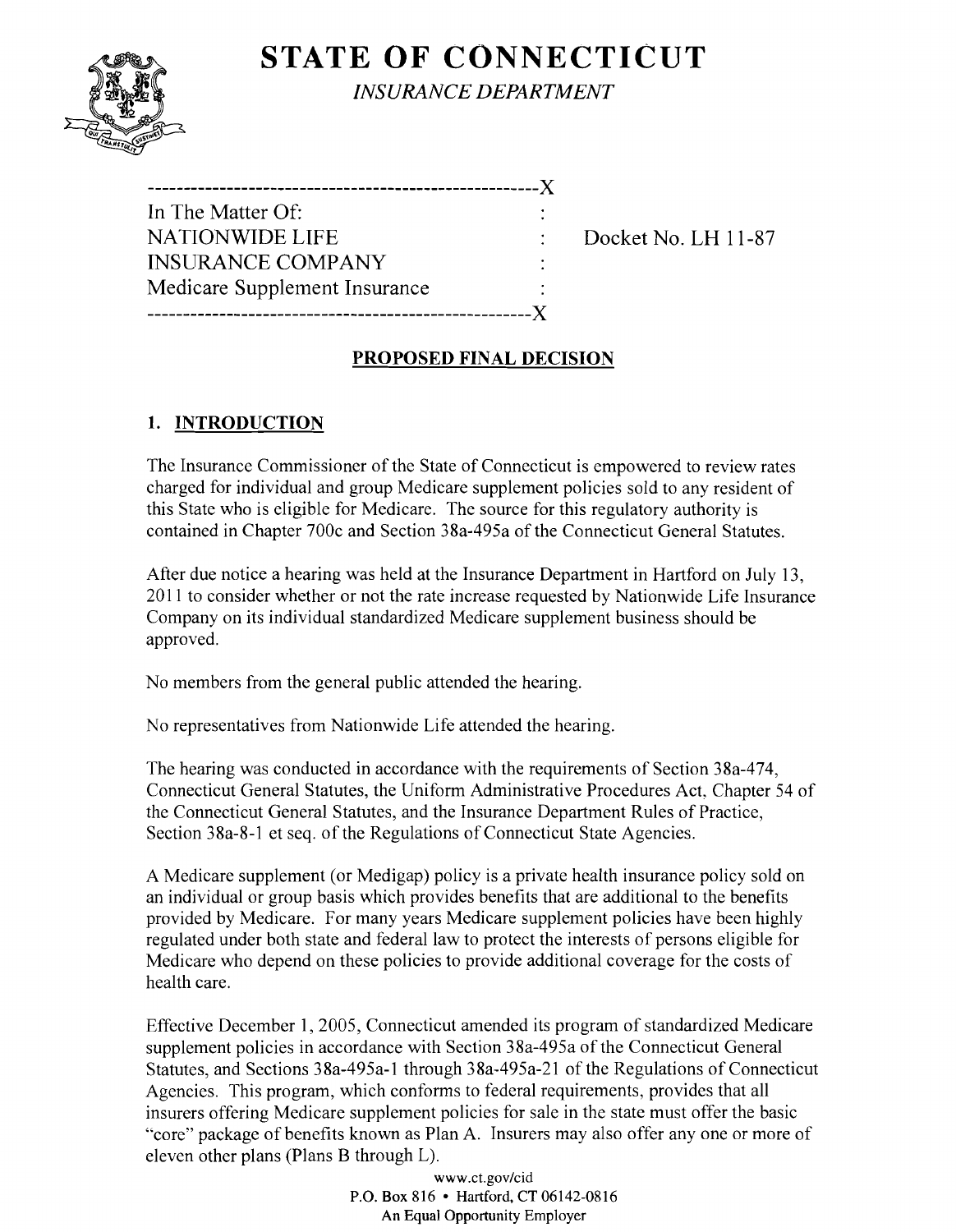Effective January 1,2006, in accordance with Section 38a-495c of the Connecticut General Statutes (as amended by Public Act 05-20) premiums for all Medicare supplement policies in the state must use community rating. Rates for Plans A through L must be computed without regard to age, gender, previous claims history or the medical condition of any person covered by a Medicare supplement policy or certificate.

The statute provides that coverage under Plan A through L may not be denied on the basis of age, gender, previous claims history or the medical condition of any covered person. Insurers may exclude benefits for losses incurred within six months from the effective date of coverage based on a pre-existing condition.

Effective October I, 1998, carriers that offer Plan B or Plan C must make these plans as well as Plan A, available to all persons eligible for Medicare by reason of disability.

Insurers must also make the necessary arrangements to receive notice of all claims paid by Medicare for their insureds so that supplemental benefits can be computed and paid without requiring insureds to file claim forms for such benefits. This process of direct notice and automatic claims payment is commonly referred to as "piggybacking" or "crossover".

Sections 38a-495 and 38a-522 of the Connecticut General Statutes, and Section 38a-495a-IO of the Regulations of Connecticut Agencies, state that individual and group Medicare supplement policies must have anticipated loss ratios of 65% and 75%, respectively. Under Sections 38a-495-7 and 38a-495a-IO of the Regulations of Connecticut Agencies, filings for rate increases must demonstrate that actual and expected losses in relation to premiums meet these standards, and anticipated loss ratios for the entire future period for which the requested premiums are calculated to provide coverage must be expected to equal or exceed the appropriate loss ratio standard.

Section 38a-473 of the Connecticut General Statutes provides that no insurer may incorporate in its rates for Medicare supplement policies factors for expenses that exceed 150% of the average expense ratio for that insurer's entire written premium for all lines of health insurance for the previous calendar year.

### II. **FINDING OF FACT**

After reviewing the exhibits entered into the record of this proceeding, and utilizing the experience, technical competence and specialized knowledge of the Insurance Department, the undersigned makes the following findings of fact:

- 1. Nationwide Life Insurance Company has requested a 5.0% rate increase for its individual standardized Medicare supplement policy forms 2121CT94 (Plan A), 2122CT94 (Plan B), and 2123CT94 (Plan F).
- 2. There were 4,233 policies nationwide and 254 in Connecticut as of 12/31/10. The majority of these policies are in Plan F, 2,949 nationwide and 120 in Connecticut.
- 3. This is a closed block of business.
- 4. The last rate increase approved was 7.5% for all three plans, with an approval date of 8/26/10.